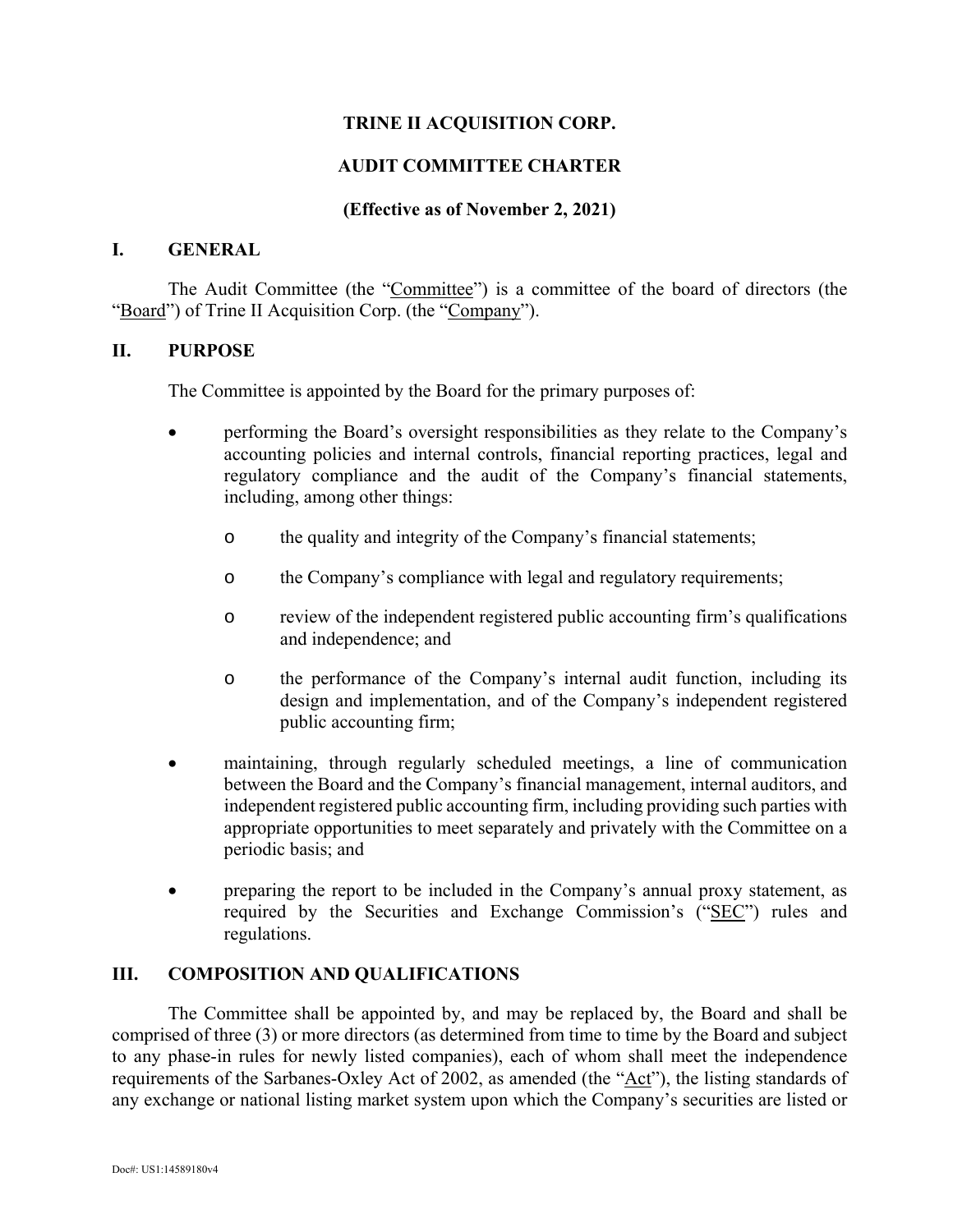quoted for trading (including, without limitation, the New York Stock Exchange ("NYSE')) and all other applicable laws. The members of the Committee shall serve for such term or terms as the Board may determine or until earlier resignation, removal or death.

The chairperson of the Committee shall be designated by the Board; *provided*, *however*, that, if the Board does not so designate a chairperson, the members of the Committee, by a majority vote, may designate a chairperson.

Any vacancy on the Committee shall be filled by majority vote of the Board. The Board may remove any member from the Committee at any time, with or without cause, by majority vote.

Prior to becoming a member of the audit committee of another public company, a director who is a member of the Committee shall notify the chairperson of the Nominating Committee, the chairperson of the Board and the Chief Executive Officer to address whether the aggregate number of audit committee memberships would impair such director's effectiveness. In the event that the Board determines that the additional audit committee membership would impair such director's effectiveness, such director, upon request of the Board, shall either offer his or her resignation from the Committee or not accept the other audit committee membership. Further, no member of the Committee shall have participated in the preparation of the Company's financial statements in the past three (3) years.

Each member of the Committee shall be financially literate, as determined by the Board in its business judgment; *provided*, *however*, that each member of the Committee must be capable of reading and understanding fundamental financial statements, including the Company's balance sheet, income statement and cash flow statement. At least one (1) member of the Committee shall have past employment experience in finance or accounting, requisite professional certification in accounting or other comparable financial management expertise, experience or background that results in the individual's financial sophistication, including being or having been a chief executive officer, chief financial officer or other senior officer with financial oversight responsibilities, as each such qualification is interpreted by the Board in its business judgment. In addition, at least one (1) member of the Committee shall be an "audit committee financial expert," as such term is defined by the SEC under the rules and regulations promulgated pursuant to the Act, and such member shall be presumed to possess financial sophistication.

If a member of the Committee ceases to be independent for reasons outside the member's reasonable control, his or her membership on the Committee may continue until the earlier of the Company's next annual shareholders' meeting or one year from the occurrence of the event that caused the failure to qualify as independent. If the Company is not already relying on this provision, and falls out of compliance with the requirements regarding composition of the Committee due to a single vacancy on the Committee, then the Company will have until the earlier of the next annual shareholders' meeting or one (1) year from the occurrence of the event that caused the failure to comply with this requirement. The Company shall provide notice to NYSE immediately upon learning of the event or circumstance that caused the non-compliance, if it expects to rely on either of these provisions for a cure period.

One director who does not meet the NYSE definition of independence, but who meets the criteria set forth in Section  $10A(m)(3)$  under the Exchange Act and the rules and regulations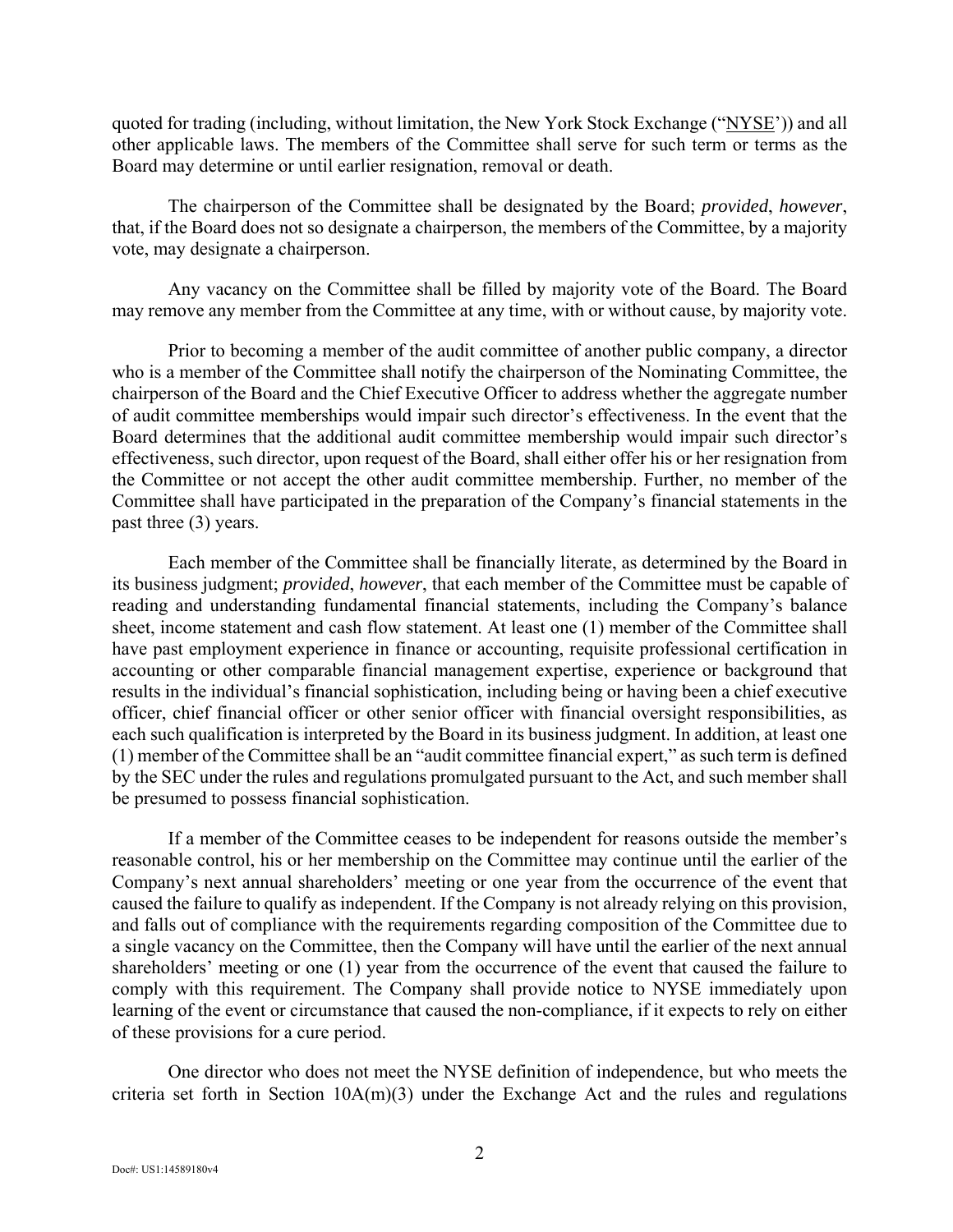thereunder, and who is not a current officer or employee or a family member of such individual, may serve for no more than two (2) years on the Committee if the Board, under exceptional and limited circumstances, determines that such individual's membership is required by the best interests of the Company and its shareholders. Such individual must satisfy the independence requirements set forth in Section 10A(m)(3) of the Exchange Act and may not chair the Committee. The use of this "exceptional and limited circumstances" exception, as well as the nature of the individual's relationship to the Company and the basis for the Board's determination, shall be disclosed in the Company's annual proxy statement.

### **IV. MEETINGS OF THE COMMITTEE**

The Committee shall meet as often as it determines necessary to carry out its duties and responsibilities, but no less frequently than once every fiscal quarter. The Committee, in its discretion, may ask members of management or others to attend its meetings (or portions thereof) and to provide pertinent information as necessary.

A majority of the members of the Committee present in person or by means of a conference telephone or other communications equipment by means of which all persons participating in the meeting can hear each other shall constitute a quorum.

The Committee shall maintain written minutes of its meetings and records relating to those meetings.

### **V. RESPONSIBILITIES**

In carrying out its duties and responsibilities, the Committee's policies and procedures should remain flexible, so that it may be in a position to best address, react or respond to changing circumstances or conditions. The following duties and responsibilities are within the authority of the Committee, and the Committee shall, consistent with and subject to applicable law and rules and regulations promulgated by the SEC, NYSE or any other applicable regulatory authority.

The Committee shall:

- A. Review, oversee and discuss with the independent registered public accounting firm their annual audit plan, including the timing and scope of audit activities, and monitor such plan's progress and results during the year.
- B. Select, retain, compensate, oversee and, if necessary, terminate any independent registered public accounting firm engaged for the purpose of preparing or issuing an audit report or performing other audit, review or attest services for the Company.
- C. Review and discuss the annual audited financial statements, the form of audit opinion to be issued by the auditors, and the Company's disclosures under "Management's Discussion and Analysis of Financial Condition and Results of Operations" with management and the independent registered public accounting firm. In connection with such review, the Committee shall: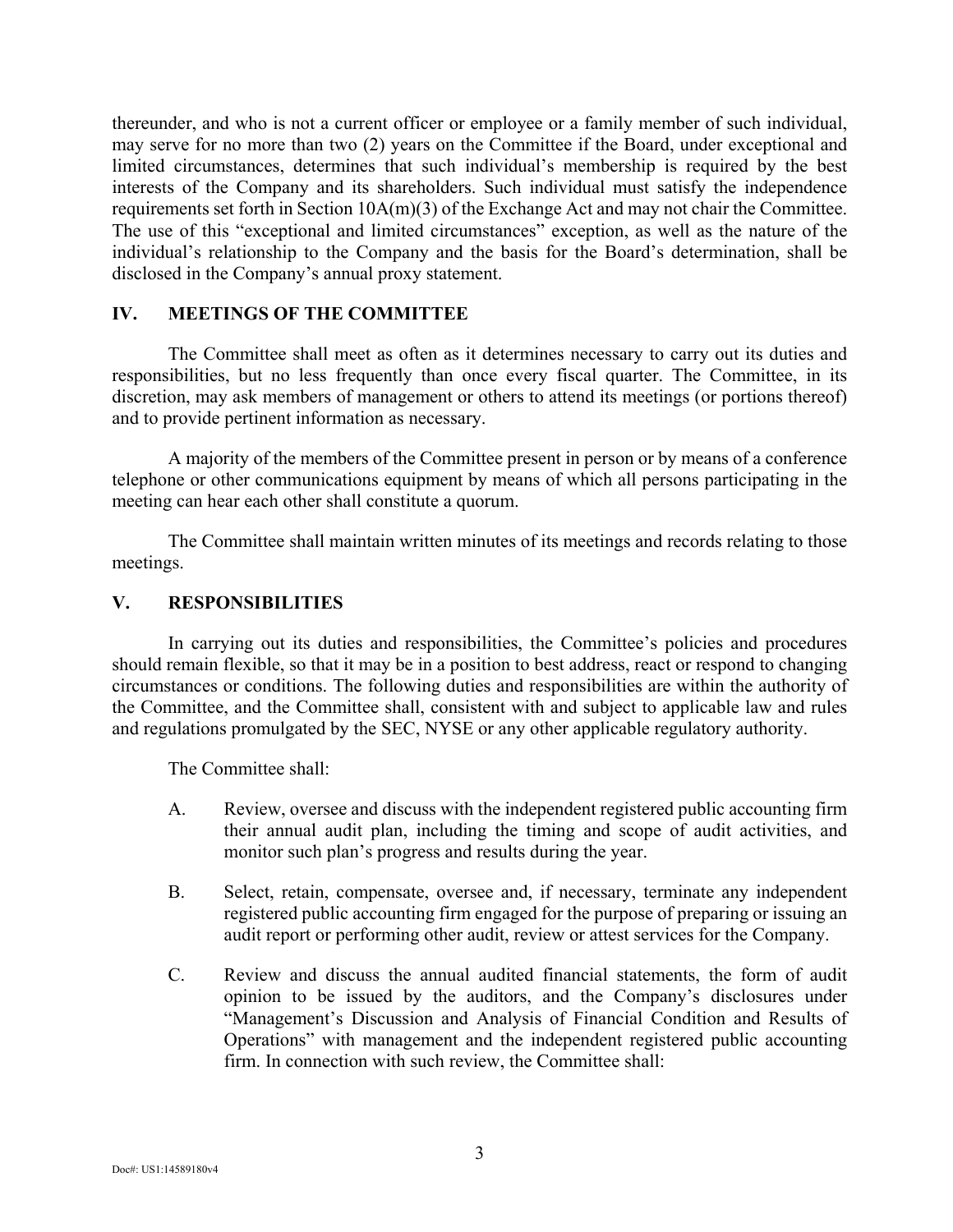- discuss with the independent registered public accounting firm the matters (i) required to be discussed pursuant to any applicable auditing standards and (ii) in the written disclosures required by the applicable requirements of the Public Company Accounting Oversight Board regarding the independent registered public accounting firm's communications with the Committee concerning independence;
- before the engagement of the independent registered public accounting firm and at least annually thereafter, (i) review and discuss with the independent registered public accounting firm its written communications to the Committee regarding the relationships between the independent registered public accounting firm and the Company that, in the independent registered public accounting firm's professional judgment, may reasonably be thought to bear on its independence and (ii) receive affirmation in writing from the independent registered public accounting firm addressed to the Committee that the independent registered public accounting firm is independent;
- review significant changes in accounting or auditing policies;
- review with the independent registered public accounting firm any problems or difficulties encountered in the course of their audit, including any change in the scope of the planned audit work and any restrictions placed on the scope of such work and management's response to such problems or difficulties;
- review with the independent registered public accounting firm, management and the senior internal auditing executive the adequacy and effectiveness of the Company's accounting and internal controls, any significant findings and recommendations with respect to such controls and the adequacy of disclosures about changes in internal control over financial reporting;
- review reports required to be submitted by the independent registered public accounting firm concerning (i) all critical accounting policies and practices used, (ii) all alternative treatments of financial information within generally accepted accounting principles ("GAAP") that have been discussed with management, the ramifications of such alternatives and the accounting treatment preferred by the independent registered public accounting firm, (iii) any other material written communications with management and (iv) any material financial arrangements of the Company which do not appear on the financial statements of the Company;
- review and discuss with management and the independent registered public accounting firm (i) material issues regarding accounting principles and financial statement presentations, including any significant changes in the Company's selection or application of accounting principles, and major issues as to the adequacy of the Company's internal controls and any special audit steps adopted in light of material control deficiencies and (ii) analyses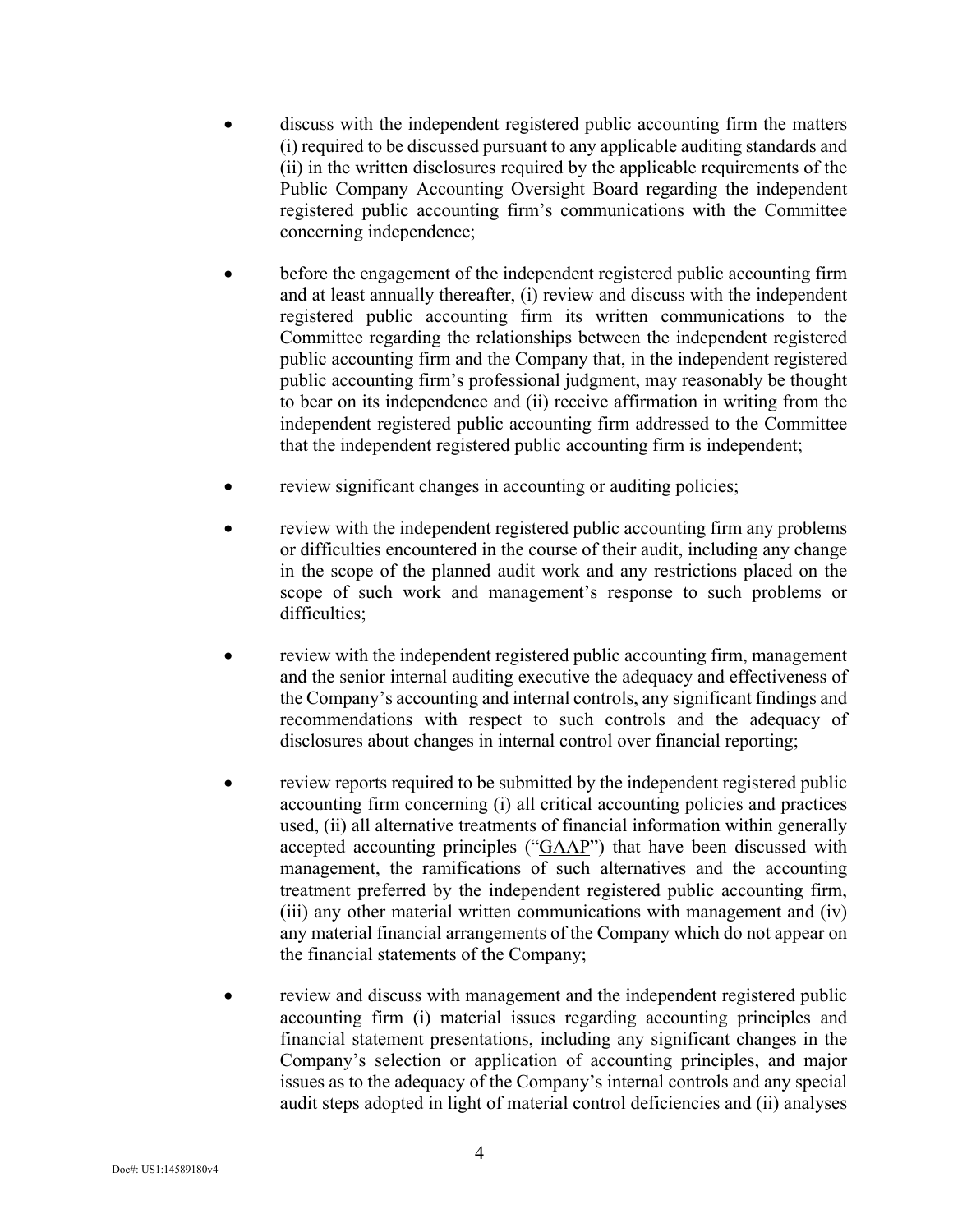prepared by management and/or the independent registered public accounting firm setting forth significant financial reporting issues and judgments made in connection with the preparation of the financial statements, including analysis of the effects of alternative GAAP methods on the financial statements and the effects of regulatory and accounting initiatives, as well as off-balance sheet structures, on the financial statements of the Company; and

- discuss policies and procedures concerning earnings press releases and review, before its release to the public, the type and presentation of information to be included in earnings press releases, including any use of "pro forma" or "adjusted" non-GAAP information, as well as financial information and earnings guidance provided to analysts and rating agencies.
- D. Review and discuss the quarterly financial statements and the Company's disclosures provided in periodic quarterly reports including "Management's Discussion and Analysis of Financial Condition and Results of Operations" with management, the senior internal auditing executive and the independent registered public accounting firm.
- E. Oversee the external audit coverage. The Company's independent registered public accounting firm is ultimately accountable to the Committee, which has the direct authority and responsibility to appoint, retain, compensate, select, evaluate and, where appropriate, terminate and replace the independent registered public accounting firm. In connection with its oversight of the external audit coverage, the Committee will have authority to:
	- within its sole power and discretion (unless shareholder approval is deemed advisable by the Board), select and retain an independent registered public accounting firm to act as the Company's independent auditors for the purpose of auditing the Company's annual financial statements, books, records, accounts and internal controls over financial reporting;
	- terminate and replace the independent registered public accounting firm, if necessary;
	- approve the engagement letter and the fees to be paid to the independent registered public accounting firm;
	- pre-approve auditing services, permitted non-audit services, internal controlrelated services and tax services (such tax services being subject to review by the Committee and discussion with the independent registered public accounting firm as to the nature and scope of any tax services to be approved, as well as the potential effects of the provision of such services on the independent registered public accounting firm's independence) to be performed by the independent registered public accounting firm and the related fees for such services other than prohibited non-audit services as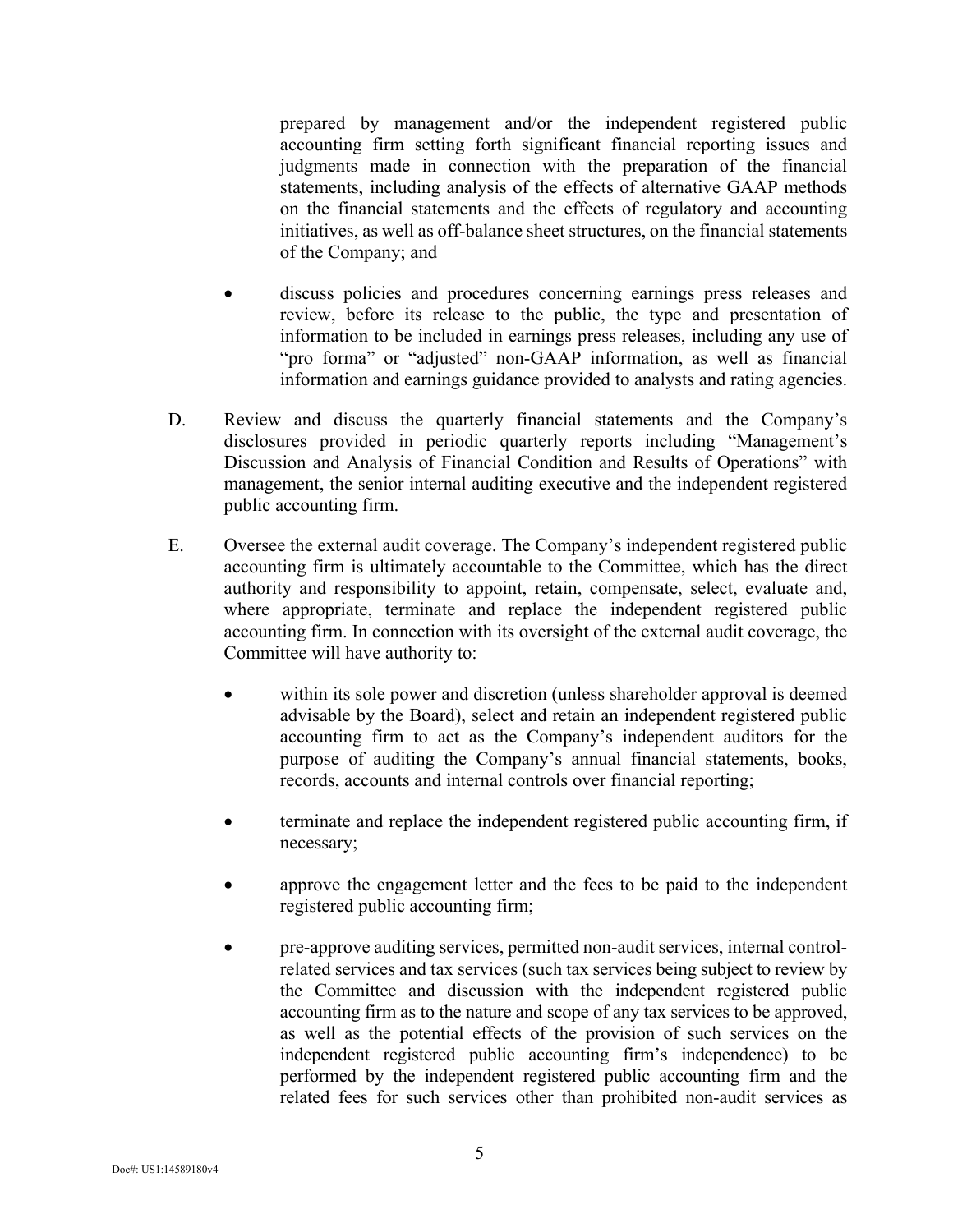promulgated under rules and regulations of the SEC (subject to the *de minimis*  exception for non-audit services described in the Exchange Act and the SEC rules);

- receive direct reports from the independent registered public accounting firm;
- establish policies and procedures for the Committee's pre-approval of permitted services by the Company's independent registered public accounting firm or other registered public accounting firms on an ongoing basis;
- monitor and obtain confirmation and assurance as to the independent registered public accounting firm's independence, including ensuring that they submit on a periodic basis (not less than annually) to the Committee a formal written statement assessing the independence of the independent registered public accounting firm and delineating all relationships between the independent registered public accounting firm and the Company. The Committee is responsible for actively engaging in a dialogue with the independent registered public accounting firm with respect to any disclosed relationships or services that may impact the objectivity and independence of the independent registered public accounting firm and for taking appropriate action in response to the independent registered public accounting firm's report to satisfy itself of their independence;
- at least annually, obtain and review a report by the independent registered public accounting firm describing (i) the independent registered public accounting firm's internal quality-control procedures and (ii) any issues raised by the most recent internal quality-control review, peer review or any inquiry or investigation by governmental or professional authorities within the preceding five (5) years and any steps taken to deal with any such issues;
- meet with the independent registered public accounting firm prior to the annual audit to discuss planning and staffing of the audit;
- review and evaluate the performance of the independent registered public accounting firm, as the basis for a decision to reappoint or replace the independent registered public accounting firm;
- review, evaluate and discuss with the independent registered public accounting firm (i) the independent registered public accounting firm's responsibilities under GAAP, (ii) the responsibilities of management in the audit process, (iii) the overall audit strategy, (iv) the scope and timing of the annual audit and (iv) any material risks identified during the independent registered public accounting firm's risk assessment procedures;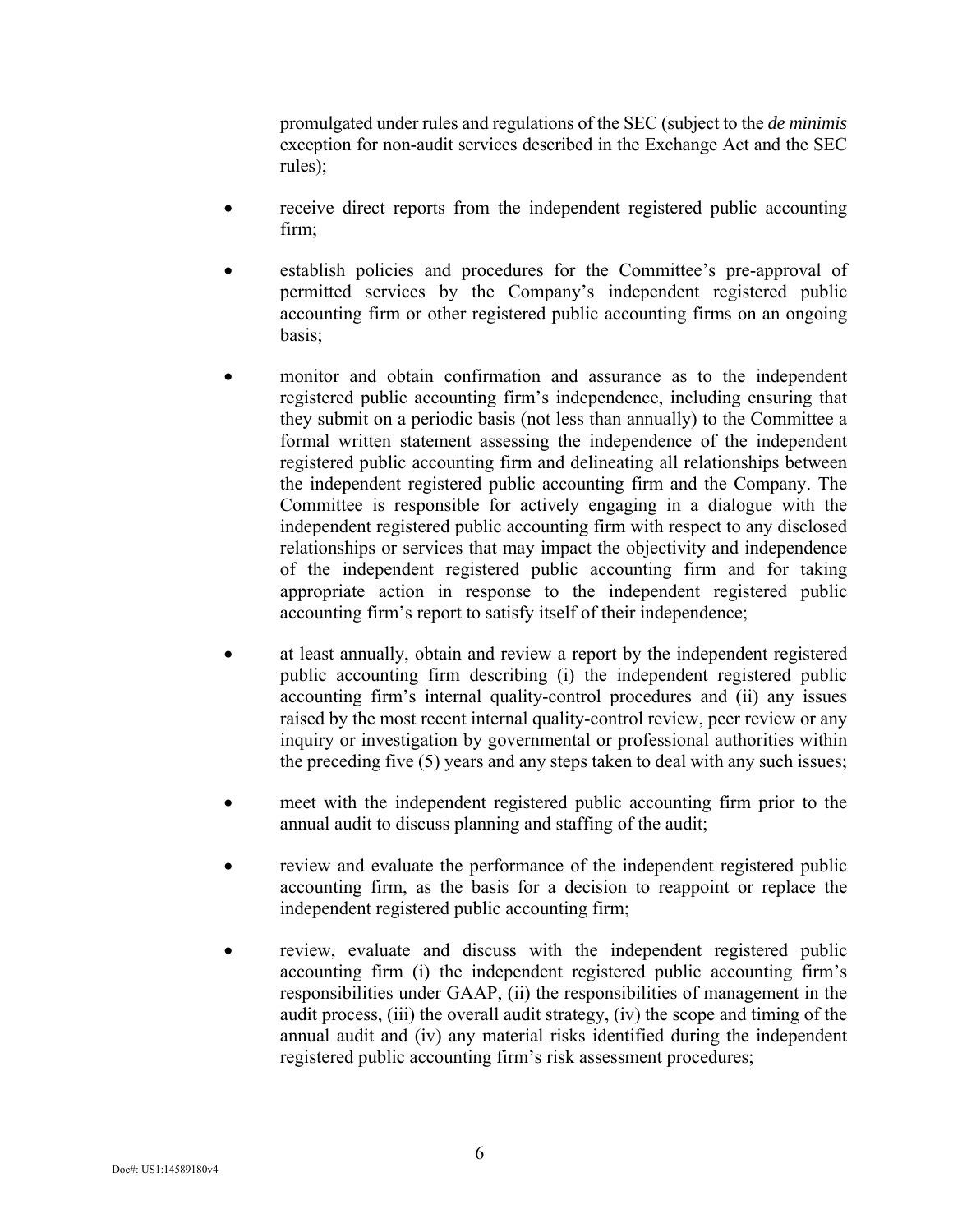- set clear hiring policies for employees or former employees of the independent registered public accounting firm, including, without limitation, as required by all applicable laws, rules, regulations and listing rules;
- assure, review and evaluate regular rotation of the lead (or coordinating) audit partner having primary responsibility for the audit and the audit partner responsible for reviewing the audit, as required by the Act, and consider whether rotation of the independent registered public accounting firm is required to ensure independence;
- engage in a dialogue with the independent registered public accounting firm to confirm that audit partner compensation is consistent with applicable SEC rules;
- review and discuss with the independent registered public accounting firm the results of the annual audit of the Company, including any comments or recommendations of the Company's independent registered public accounting firm and, based on such review and discussions and on such other considerations as it determines appropriate, recommend to the Board whether the Company's audited financial statements should be included in the Company's Annual Report on Form 10-K;
- take, or recommend that the Board take, appropriate action to oversee the independence of the Company's independent registered public accounting firm;
- review and discuss with management and the independent registered public accounting firm the Company's internal controls report and the independent registered public accounting firm's attestation report prior to the filing of the Company's Annual Report on Form 10-K;
- monitor compliance by the Company of the employee conflict of interest requirements contained in the Act and the rules and regulations promulgated by the SEC; and
- review and discuss with management, the senior internal auditing executive, and the independent registered public accounting firm the Company's quarterly financial statements prior to the filing of its Quarterly Report on Form 10-Q, including disclosures made in "Management's Discussion and Analysis of Financial Condition and Results of Operations" and the results of the independent registered public accounting firm's review of the quarterly financial statements.
- F. Oversee internal audit coverage. In connection with its oversight responsibilities, the Committee will: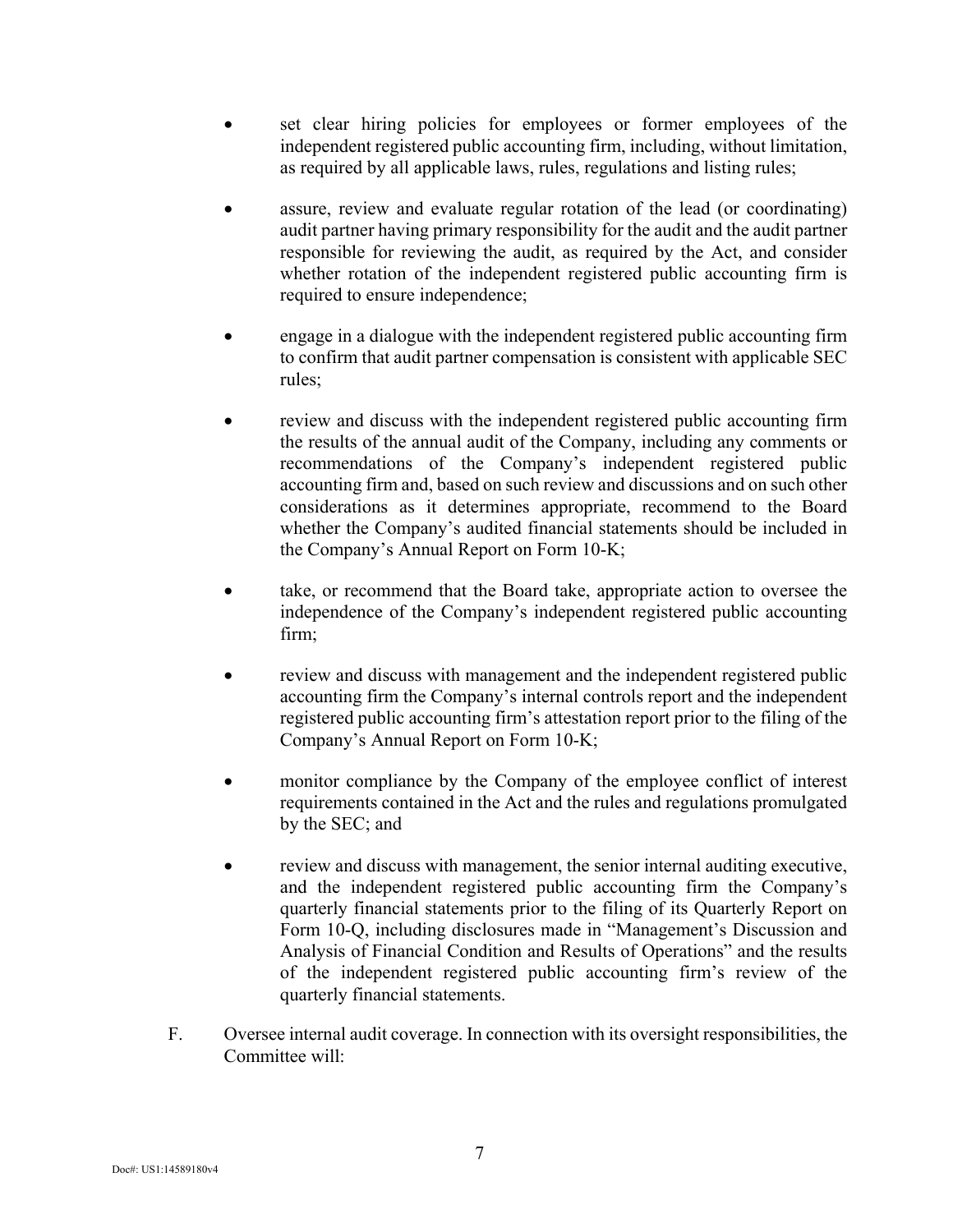- review and approve the appointment or replacement of the senior internal auditing executive;
- review, in consultation with management, the independent registered public accounting firm and the senior internal auditing executive, the plan and scope of internal audit activities and, when deemed necessary or appropriate by the Committee, assign additional internal audit projects to appropriate personnel;
- review the Committee's level of involvement and interaction with the Company's internal audit function, including the Committee's line of authority and role in appointing and compensating employees in the internal audit function;
- review and approve internal audit activities, budget, compensation and staffing; and
- review significant reports to management prepared by the internal auditing department and management's responses to such reports.
- G. Receive periodic reports from the Company's independent registered public accounting firm, management, and senior internal auditing executive to assess the impact on the Company of significant accounting or financial reporting developments that may have a bearing on the Company.
- H. Review with the chief executive officer, chief financial officer and independent registered public accounting firm, periodically, the following:
	- all significant deficiencies and material weaknesses in the design or operation of internal control over financial reporting which are reasonably likely to adversely affect the Company's ability to record, process, summarize and report financial information; and
	- any fraud, whether or not material, that involves management or other employees who have a significant role in the Company's internal control over financial reporting.
- I. Resolve any differences in financial reporting between management and the independent registered public accounting firm.
- J. Discuss with management and the independent registered public accounting firm any correspondence with regulators or governmental agencies and any published reports that raise material issues regarding the Company's financial statements or accounting policies.
- K. Establish procedures for (i) the receipt, retention and treatment of complaints received by the Company regarding accounting, internal accounting controls or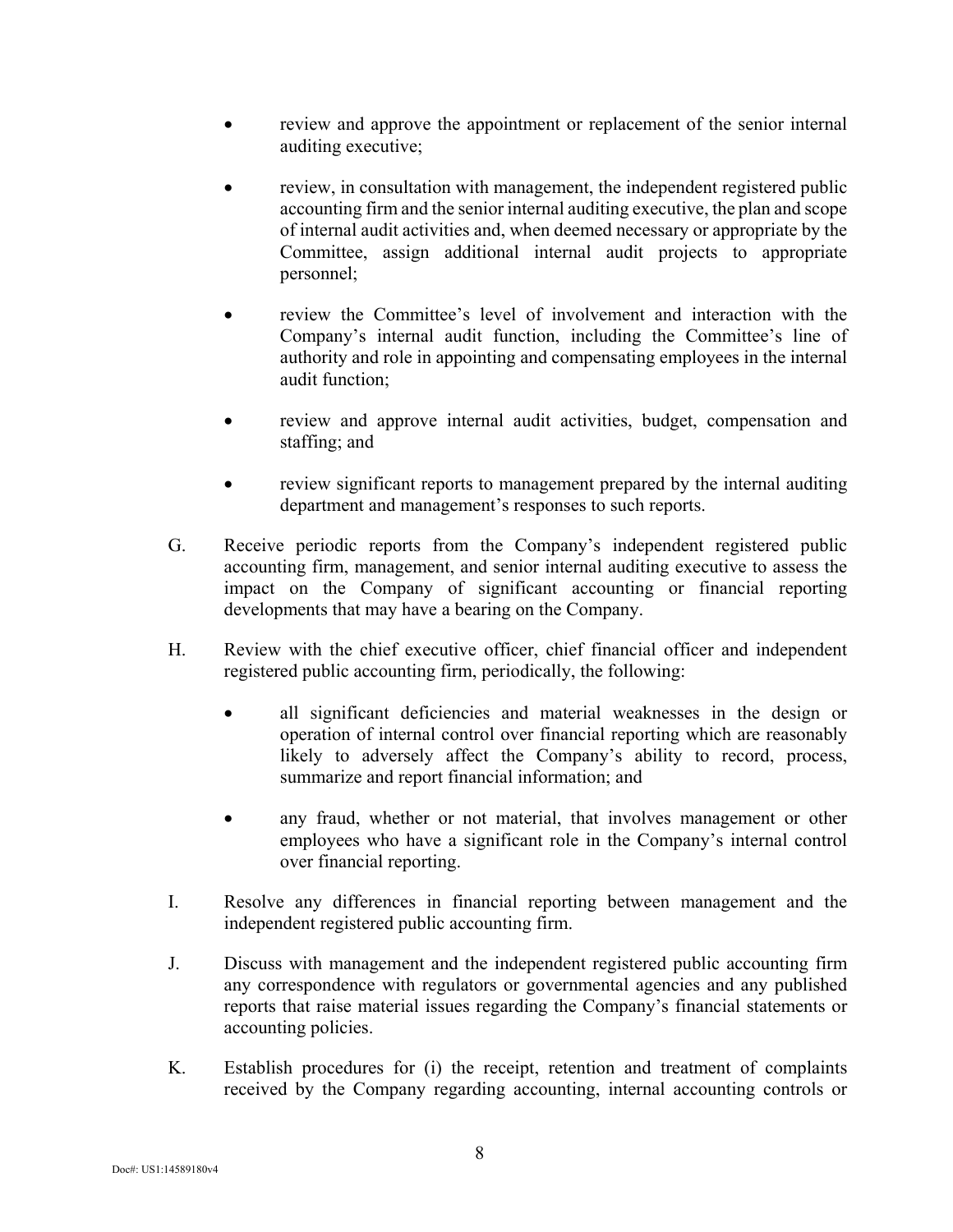auditing matters and (ii) the confidential, anonymous submission by employees of concerns regarding questionable accounting or auditing matters.

- L. Discuss policies and guidelines to govern the process by which risk assessment and risk management is undertaken.
- M. Meet periodically, and at least four (4) times per year, with management to review and assess the Company's major financial risk exposures and the manner in which such risks are monitored and controlled.
- N. Meet periodically (not less than annually) in separate executive session with each of the chief financial officer, the senior internal auditing executive and the independent registered public accounting firm.
- O. Review and approve all "related party transactions" requiring disclosure under Item 404 of Regulation S-K in accordance with the policy set forth in Section VII below.
- P. Review the Company's policies relating to the ethical handling of conflicts of interest and review past or proposed transactions between the Company and members of management, as well as policies and procedures with respect to officers' expense accounts and perquisites, including the use of corporate assets. The Committee shall consider the results of any review of these policies and procedures by the Company's independent registered public accounting firm.
- Q. Review and approve in advance any services provided by the Company's independent registered public accounting firm to the Company's executive officers or members of their respective immediate families.
- R. Review the Company's program to monitor compliance with the Company's Code of Business Conduct and Ethics, and meet periodically with management to discuss compliance with the Code of Business Conduct and Ethics.
- S. Establish procedures for the receipt, retention and treatment of reports of evidence of a material violation made by attorneys appearing and practicing before the SEC in the representation of the Company or any of its subsidiaries or reports made by the Company's chief executive officer in relation thereto.
- T. Approve reimbursement of expenses incurred by management in connection with certain activities on the Company's behalf.
- U. Review and oversee the Company's policies, procedures and programs designed to promote and monitor legal, ethical and regulatory compliance.
- V. Review periodically with the Company's outside legal counsel (i) legal and regulatory matters which may have a material effect on the financial statements and (ii) corporate compliance policies or codes of conduct.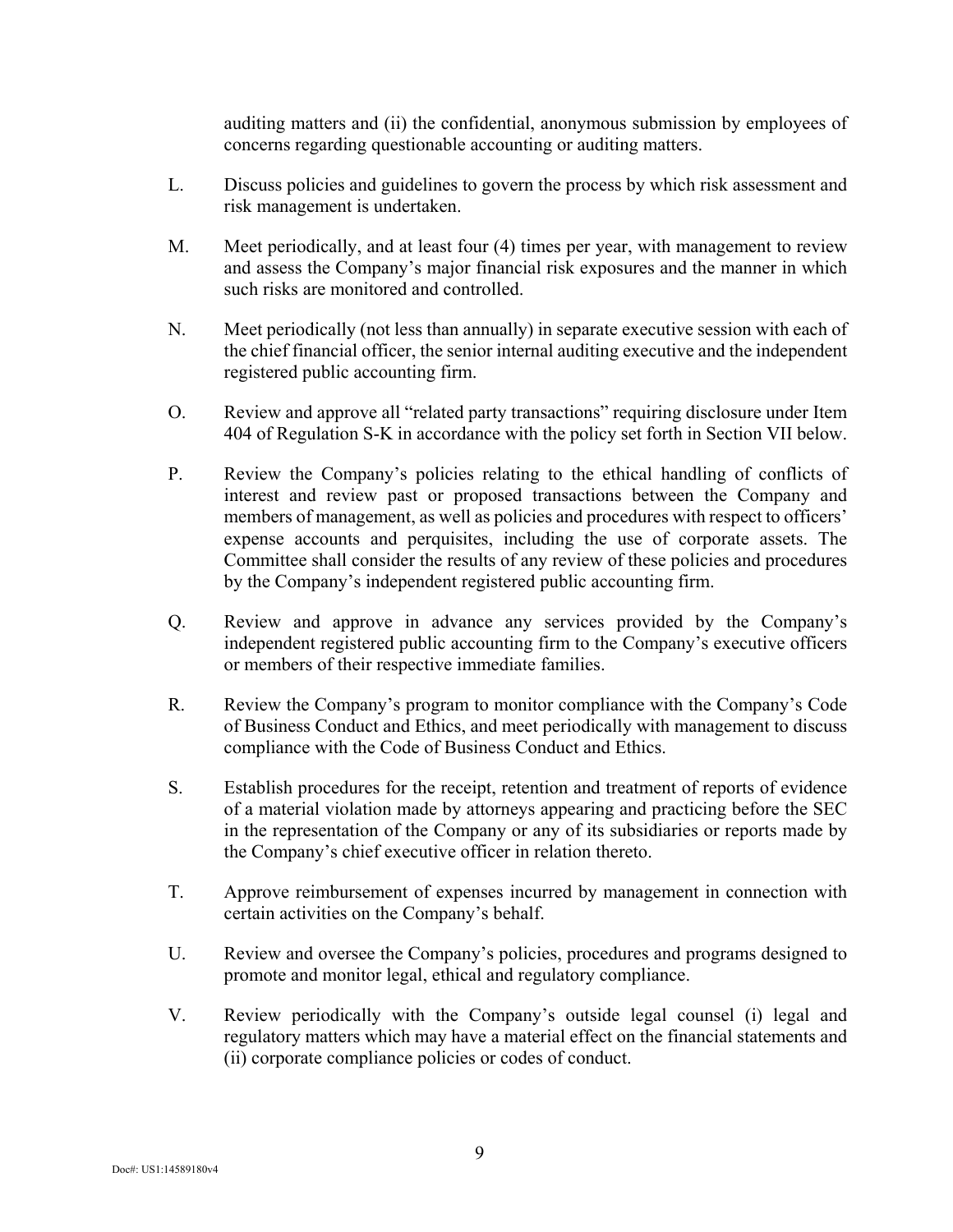- W. As it determines necessary to carry out its duties, engage and obtain advice and assistance from outside legal, accounting or other advisers, the cost of such independent expert advisors to be borne by the Company.
- X. Report regularly to the Board with respect to activities of the Committee.
- Y. Review and discuss with management the Company's compliance with applicable laws and regulations.
- Z. Prepare the report of the Committee required by the rules and regulations of the SEC to be included in the proxy statement for each annual meeting.
- AA. Determine the compensation and oversight of the work of the independent registered public accounting firm (including resolution of disagreements between management and the independent registered public accounting firm regarding financial reporting) for the purpose of preparing or issuing an audit report or related work.
- BB. Review and reassess annually the adequacy of this Audit Committee Charter (this "Charter") and recommend any proposed changes to the Board.
- CC. On a quarterly basis, review and approve all payments made to the Company's existing holders, executive officers or directors and their respective affiliates.
- DD. Evaluate, in a manner it deems effective and appropriate, the Committee's performance of its duties and responsibilities under this Charter and present the results of the evaluation to the Board.

## **VI. PROCEDURES**

## A. *Action.*

The Committee shall act on the affirmative vote a majority of members present at a meeting at which a quorum is present. Without a meeting, the Committee may act by the unanimous written consent of all of its members.

The Committee shall have the authority to delegate any of its responsibilities, along with the authority to take action in relation to such responsibilities, to one or more subcommittees as the Committee may deem appropriate in its sole discretion; *provided*, *however*, that any decision made by a subcommittee must be presented to the full Committee at its next scheduled meeting.

B. *Fees*.

The Company shall provide for appropriate funding, as determined by the Committee, for payment of compensation (i) to outside legal, accounting or other advisors employed by the Committee, including for payment of compensation to the independent registered public accounting firm for the purpose of rendering or issuing an audit report or performing other audit, review or attest services for the Company and to any advisors employed by the Committee and (ii) for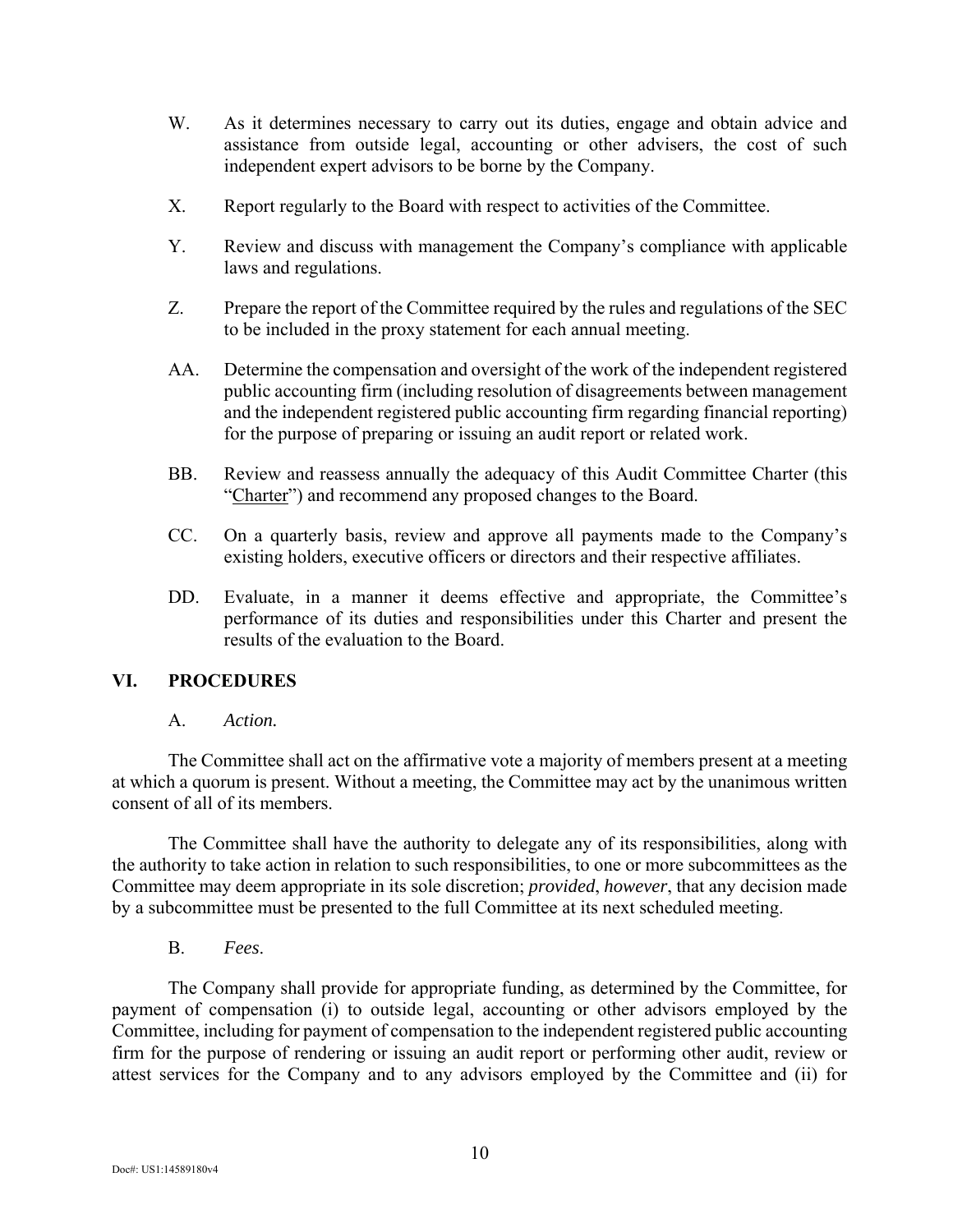ordinary administrative expenses of the Committee that are necessary or appropriate in carrying out its duties and responsibilities under this Charter.

# C. *Limitations.*

While the Committee has the duties, responsibilities and powers set forth in this Charter, it is not the duty or responsibility of the Committee to (i) plan or conduct audits or other accounting procedures, (ii) determine whether the Company's financial statements are complete and accurate, (iii) determine whether the Company's financial statements are in accordance with GAAP and applicable rules and regulations, or (iv) certify or prepare the Company's financial statements. The duties set forth in the immediately preceding sentence are those of management and the independent registered public accounting firm.

# **VII. RELATED PARTY TRANSACTIONS POLICY**

# A. *Definitions.*

A "Related Party Transaction" is any transaction directly or indirectly involving any Related Party that would need to be disclosed under Item 404(a) of Regulation S-K. Under Item 404(a) of Regulation S-K, the Company is required to disclose any transaction occurring since the beginning of the Company's last fiscal year, or any currently proposed transaction, involving the Company where the amount involved exceeds \$120,000 and in which any related person had or will have a direct or indirect material interest. "Related Party Transaction" also includes any material amendment or modification to an existing Related Party Transaction.

"Related Party" means any of the following:

- a director (which term when used herein includes any director nominee);
- an executive officer;
- a person known by the Company to be the beneficial owner of more than 5% of the Company's ordinary shares (a "5% shareholder"): or
- a person known by the Company to be an immediate family member of any of the foregoing.

"Immediate family member" means a child, stepchild, parent, stepparent, spouse, sibling, mother-in-law, father-in-law, son-in-law, daughter-in-law, brother-in-law or sister-in-law of such director, executive officer, nominee for director or 5% shareholder and any person (other than a tenant or employee) sharing the household of such director, executive officer, nominee for director or 5% shareholder.

# B. *Identification of Potential Related Party Transactions.*

The Committee shall review all Related Party Transactions on an ongoing basis, and any such Related Party Transactions may be brought to management's and the Board's attention in any manner deemed reasonable and advisable by the Committee in their business judgment. Each of the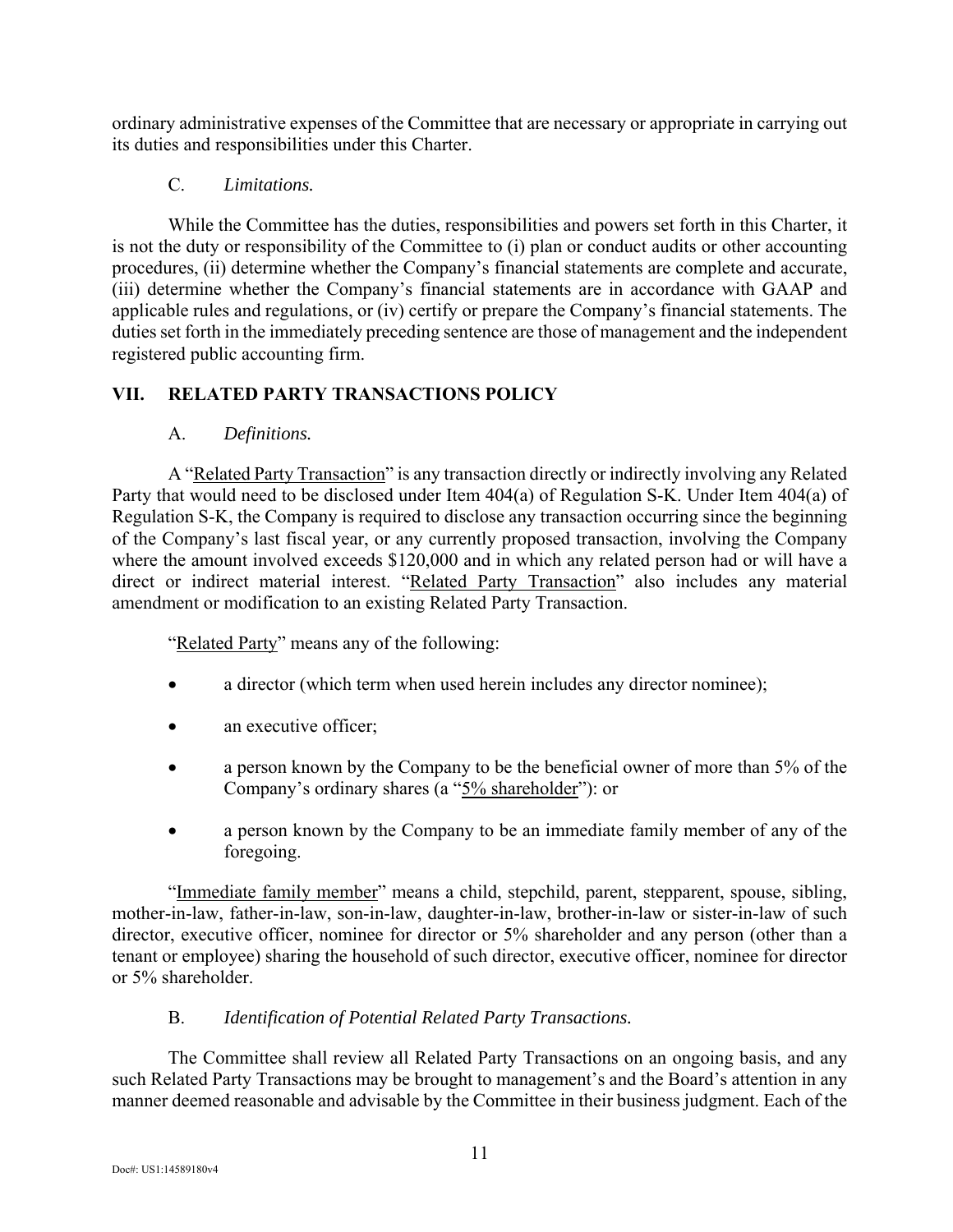Company's directors and executive officers shall inform the chairperson of the Committee of any potential Related Party Transactions. In addition, each such director or executive officer shall complete a questionnaire on an annual basis designed to elicit information about any potential Related Party Transactions.

Any potential Related Party Transactions that are brought to the Committee's attention shall be analyzed by the Committee, in consultation with outside counsel or members of management, as appropriate, to determine whether the transaction or relationship does, in fact, constitute a Related Party Transaction requiring compliance with the provisions of this Charter.

## C. *Review and Approval of Related Party Transactions.*

At each of its meetings, the Committee shall be provided with the details of each new, existing, or proposed Related Party Transaction, including the terms of the transaction, any contractual restrictions that the Company has already committed to, the business purpose of the transaction and the benefits of the transaction to the Company and to the relevant Related Party. In determining whether to approve a Related Party Transaction, the Committee shall consider, among other factors, the following factors to the extent relevant to the Related Party Transaction:

- whether the terms of the Related Party Transaction are fair to the Company and on the same basis as would apply if the transaction was negotiated in good faith at arm's-length and did not involve a Related Party;
- whether there are business reasons for the Company to enter into the Related Party Transaction;
- whether the Related Party Transaction would impair the independence of an outside director;
- whether the Related Party Transaction would present an improper conflict of interest for any director or executive officer of the Company, taking into account the (i) size of the transaction, (ii) overall financial position of the director, executive officer or Related Party, (iii) direct or indirect nature of the director's, executive officer's or Related Party's interest in the transaction, (iv) ongoing nature of any proposed relationship and (v) any other factors the Committee deems relevant; and
- any pre-existing contractual obligations.

Any member of the Committee who has an interest in the Related Party Transaction under review by the Committee shall abstain from voting on the approval of the Related Party Transaction, but may, if so requested by the chairperson of the Committee, participate in some or all of the Committee's discussions of the Related Party Transaction. Upon completion of its review of the Related Party Transaction, the Committee may determine to permit or to prohibit the Related Party Transaction.

A Related Party Transaction entered into without pre-approval of the Committee shall not be deemed to violate the provisions of this Charter or be invalid or unenforceable, so long as the